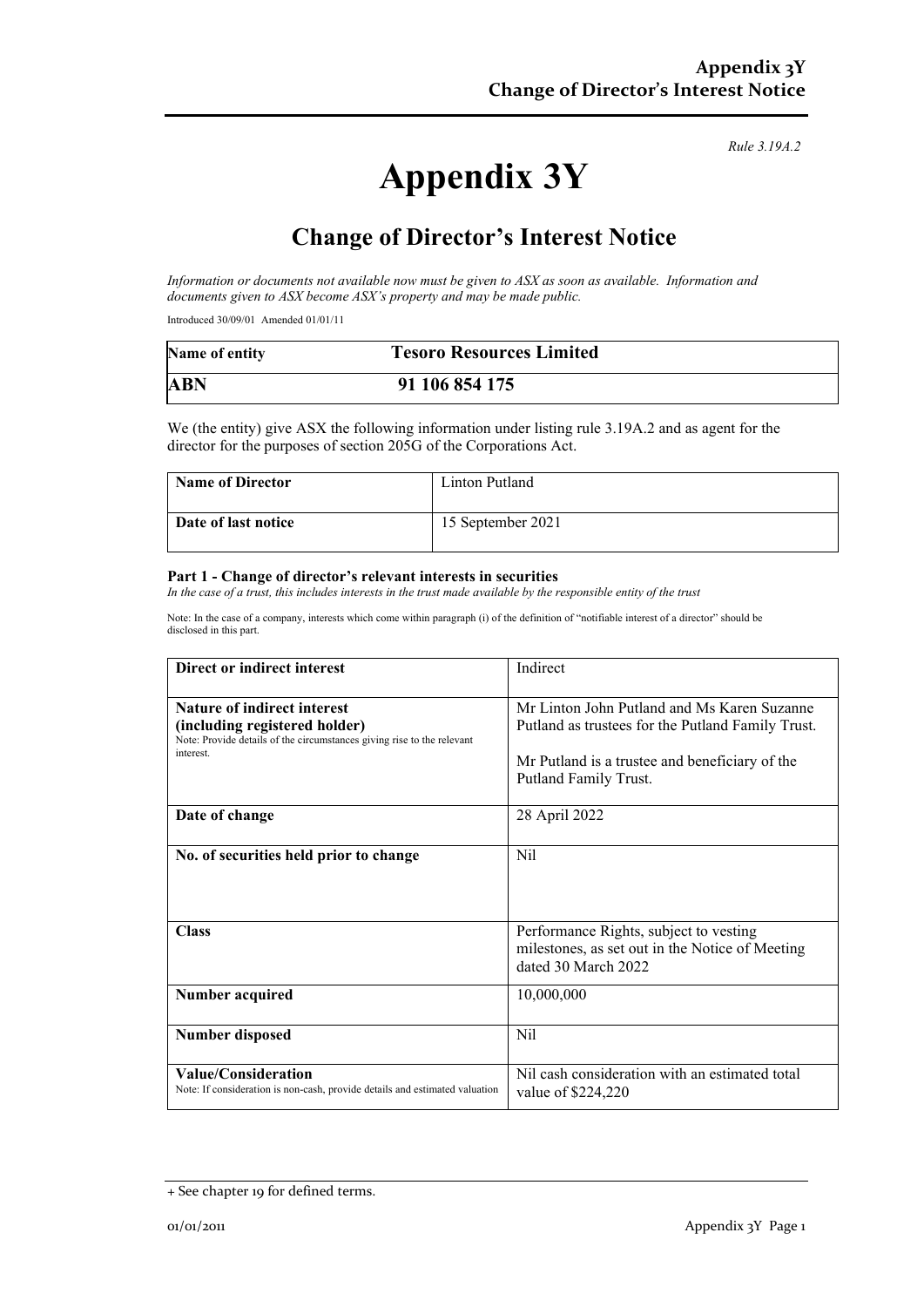| No. of securities held after change                                                                                                                                     | 10,000,000 Performance Rights, subject to<br>vesting milestones, as set out in the Notice of<br>Meeting dated 30 March 2022 <sup>1</sup>                                                         |
|-------------------------------------------------------------------------------------------------------------------------------------------------------------------------|--------------------------------------------------------------------------------------------------------------------------------------------------------------------------------------------------|
|                                                                                                                                                                         | 1. Securities held by Mr Linton John Putland and Ms<br>Karen Suzanne Putland as trustee for the Putland<br>Family Trust. Mr Putland is a trustee and beneficiary<br>of the Putland Family Trust. |
| Nature of change<br>Example: on-market trade, off-market trade, exercise of options, issue of<br>securities under dividend reinvestment plan, participation in buy-back | Issued as a long-term incentive, as approved by<br>Shareholders on 28 April 2022.                                                                                                                |

### **Part 2 – Change of director's interests in contracts**

Note: In the case of a company, interests which come within paragraph (ii) of the definition of "notifiable interest of a director" should be disclosed in this part.

| <b>Detail of contract</b>                                                                                                                                                      | N/A |
|--------------------------------------------------------------------------------------------------------------------------------------------------------------------------------|-----|
| <b>Nature of interest</b>                                                                                                                                                      |     |
| Name of registered holder<br>(if issued securities)                                                                                                                            |     |
| Date of change                                                                                                                                                                 |     |
| No. and class of securities to<br>which interest related prior to<br>change<br>Note: Details are only required for a contract in relation<br>to which the interest has changed |     |
| <b>Interest acquired</b>                                                                                                                                                       |     |
| <b>Interest disposed</b>                                                                                                                                                       |     |
| <b>Value/Consideration</b><br>Note: If consideration is non-cash, provide details and an<br>estimated valuation                                                                |     |
| Interest after change                                                                                                                                                          |     |

### **Part 3 –** +**Closed period**

| Were the interests in the securities or contracts    | No. |
|------------------------------------------------------|-----|
| detailed above traded during a $^+$ closed period    |     |
| where prior written clearance was required?          |     |
| If so, was prior written clearance provided to allow |     |
| the trade to proceed during this period?             |     |
| If prior written clearance was provided, on what     |     |
| date was this provided?                              |     |

<sup>+</sup> See chapter 19 for defined terms.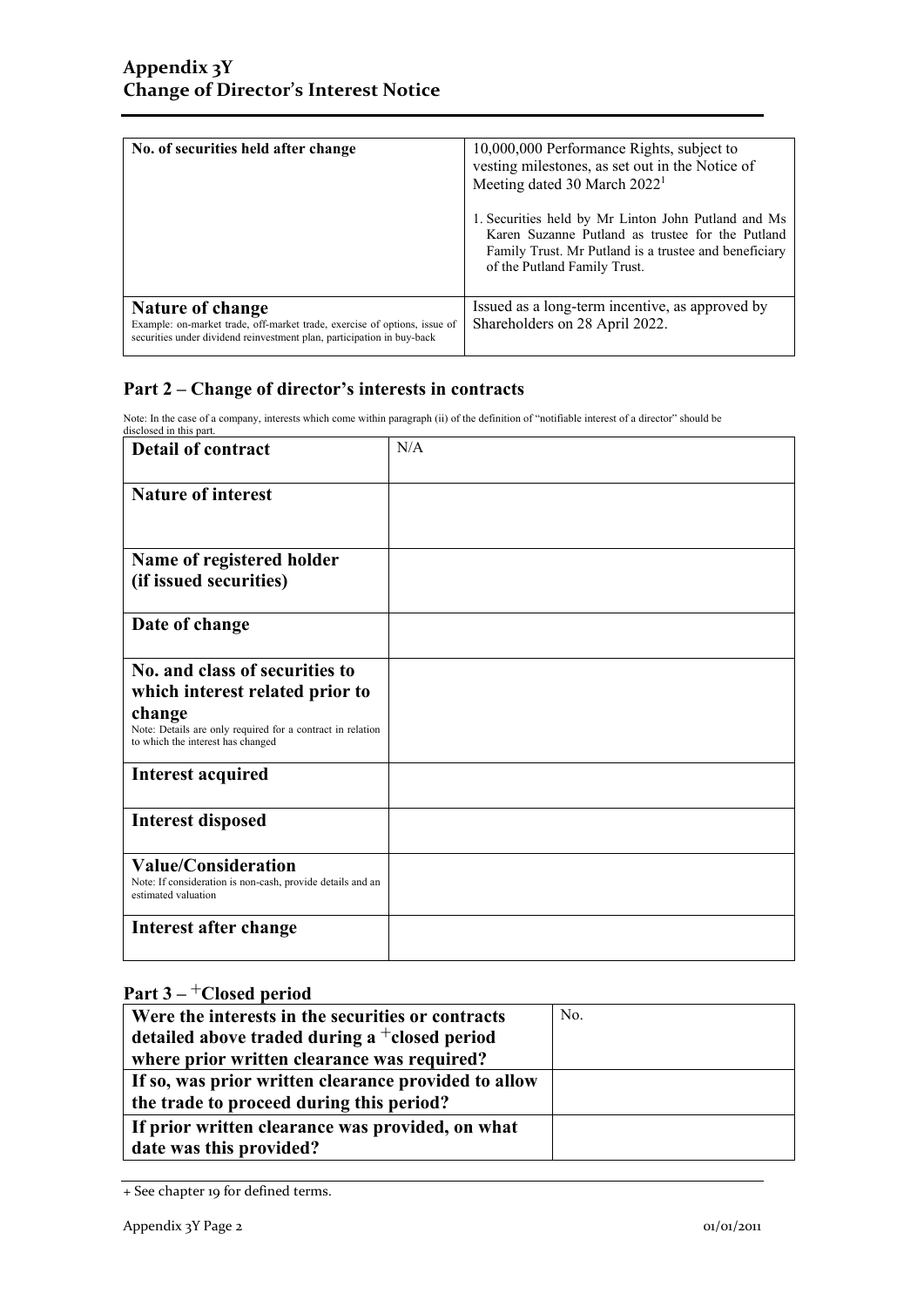*Rule 3.19A.2*

# **Appendix 3Y**

## **Change of Director's Interest Notice**

*Information or documents not available now must be given to ASX as soon as available. Information and documents given to ASX become ASX's property and may be made public.*

Introduced 30/09/01 Amended 01/01/11

| Name of entity | <b>Tesoro Resources Limited</b> |
|----------------|---------------------------------|
| <b>ABN</b>     | 91 106 854 175                  |

We (the entity) give ASX the following information under listing rule 3.19A.2 and as agent for the director for the purposes of section 205G of the Corporations Act.

| <b>Name of Director</b> | Kristie Young     |
|-------------------------|-------------------|
| Date of last notice     | 16 September 2021 |

#### **Part 1 - Change of director's relevant interests in securities**

*In the case of a trust, this includes interests in the trust made available by the responsible entity of the trust*

Note: In the case of a company, interests which come within paragraph (i) of the definition of "notifiable interest of a director" should be disclosed in this part.

| Direct or indirect interest                                                                                                                                | Direct                                                                                                           |
|------------------------------------------------------------------------------------------------------------------------------------------------------------|------------------------------------------------------------------------------------------------------------------|
| <b>Nature of indirect interest</b><br>(including registered holder)<br>Note: Provide details of the circumstances giving rise to the relevant<br>interest. | N/A                                                                                                              |
| Date of change                                                                                                                                             | 28 April 2022                                                                                                    |
| No. of securities held prior to change                                                                                                                     | 24,833 Fully Paid Ordinary Shares                                                                                |
| <b>Class</b>                                                                                                                                               | Performance Rights, subject to vesting<br>milestones, as set out in the Notice of Meeting<br>dated 30 March 2022 |
| Number acquired                                                                                                                                            | 4,550,000                                                                                                        |
| <b>Number disposed</b>                                                                                                                                     | Nil                                                                                                              |
| <b>Value/Consideration</b><br>Note: If consideration is non-cash, provide details and estimated valuation                                                  | Nil cash consideration with an estimated total<br>value of \$101,010                                             |

<sup>+</sup> See chapter 19 for defined terms.